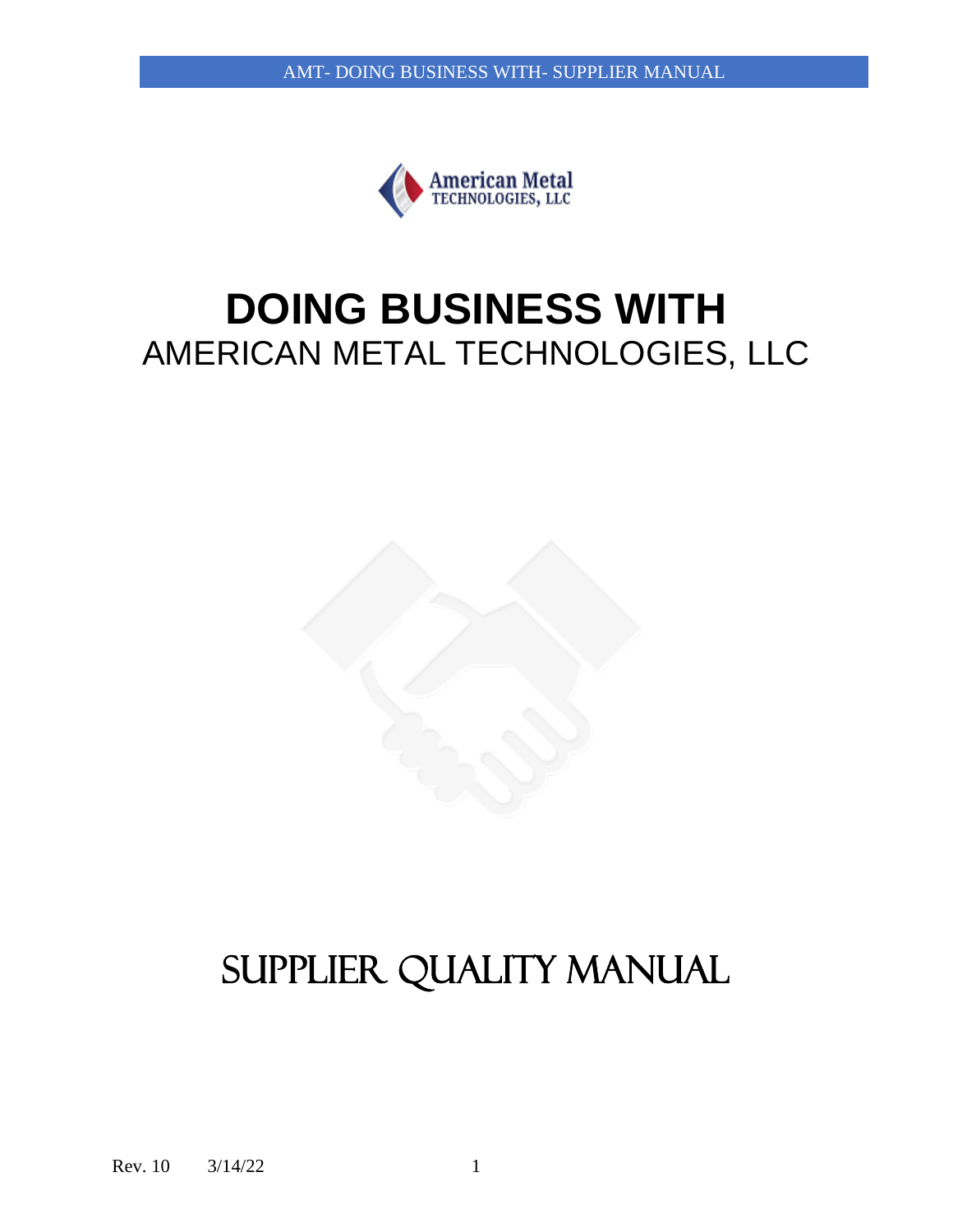### AMT- DOING BUSINESS WITH- SUPPLIER MANUAL

### *Preface*

*This document applies to all current and potential Suppliers to American Metal Technologies, LLC ("AMT").*

*If the Supplier takes exception to any expectations covered in this manual or to those expectations specifically referenced on the request for quotation or purchasing documents, it will be the Supplier's responsibility to obtain written permission for deviation from the Purchasing Manager for AMT, otherwise it is expected that Suppliers will comply fully and completely with the requirements set forth in this document. The preferred communication language is English.*

*Mandatory requirements are preceded by the words "shall", "must", or "will". A preferred approach is indicated by the word "should".* 

*This document is controlled and issued by AMT. This original document, revisions, and notifications will be issued to Suppliers. Printed copies of this document, Supplier forms and various other reference documents that detail AMT's requirements are considered uncontrolled.* 

*This document is considered incomplete without the supplier's knowledge of the core tools from AIAG standards, IAQG Oasis registration for aerospace suppliers and understanding of the ISO 14001 environmental standards.*

- *Quality System Assessment (QSA)*
- *Advanced Product Quality Planning and Control Plan (APQP)*
- *Fundamental Statistical Process Control (SPC)*
- *Potential Failure Mode and Effects Analysis (PFMEA)*
- *Production Part Approval Process (PPAP)*
- *Measurement Systems Analysis (MSA)*
- *Materials Management and Operations Guidelines (MMOG)*
- *Environmental Management Systems ISO 14001 (EMS)*

*\*Supplier is responsible for obtaining the current revisions of these tools and is expected to adhere to the processes they provide.* 

*If this document is modified, AMT will post the updated revision via the AMT Website.*

| <b>Table of Contents</b>          | Page                |  |  |
|-----------------------------------|---------------------|--|--|
| Preface                           |                     |  |  |
| Introduction                      |                     |  |  |
| <b>Quality Policies</b>           |                     |  |  |
| Management Responsibilities       |                     |  |  |
| Resource Management               |                     |  |  |
| RFQ's                             |                     |  |  |
| Confidentiality                   | 4                   |  |  |
| <b>Product Realization (APQP)</b> | 5                   |  |  |
| Product Approval (PPAP)           | 5                   |  |  |
| <b>Purchasing Requirements</b>    | 6                   |  |  |
| <b>Contract Review</b>            | 6                   |  |  |
| Change Control                    | 6                   |  |  |
| <b>Invoice Requirements</b>       | 7<br>$\overline{7}$ |  |  |
| <b>Tooling Requirements</b>       |                     |  |  |
| <b>Customer Property</b>          |                     |  |  |
| <b>FDI</b>                        | $\overline{7}$      |  |  |
| <b>Shipping Documentation</b>     |                     |  |  |
| Packaging                         |                     |  |  |
| Validation of Processes           | 8                   |  |  |
| Control of Non-Conforming         | 8                   |  |  |
| Warranty                          |                     |  |  |
| <b>Corrective Action</b>          | 9                   |  |  |
| Auditing                          | 9                   |  |  |
| <b>Customer Satisfaction</b>      | 10<br>10            |  |  |
| <b>Quality Record Control</b>     |                     |  |  |
| <b>Customer Waiver</b>            |                     |  |  |
| <b>Top Focus</b>                  |                     |  |  |
| <b>ISO Requirements</b>           |                     |  |  |
| Rev Changes                       |                     |  |  |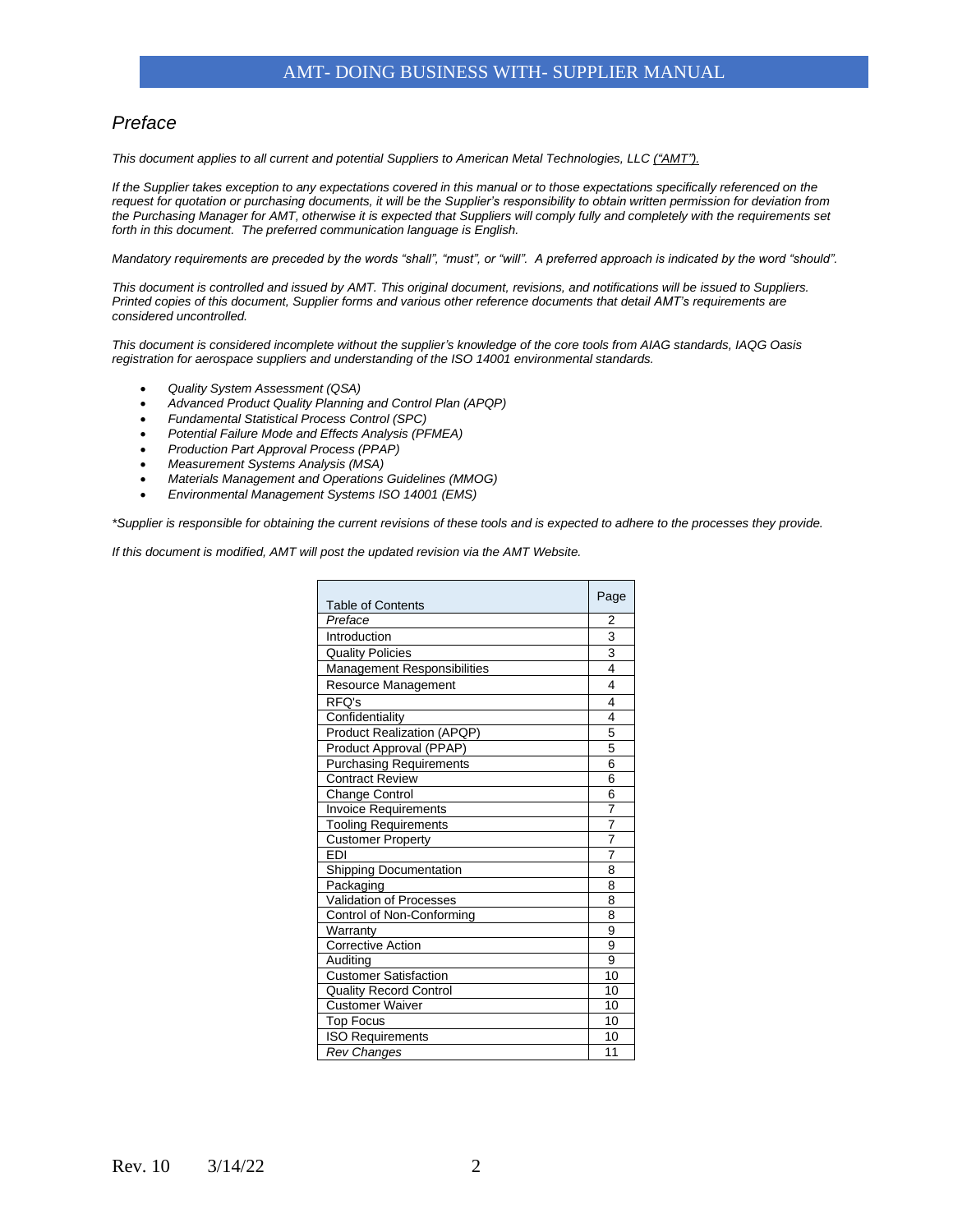### Introduction

American Metal Technologies ("AMT") prides itself with registration to the ISO 9001 quality management standards, IATF and AS9100D compliance. AMT is registered to the IATF 2015 standards and strongly recommends all Suppliers to understand the automotive and if applicable, the aerospace standards. The goal of Quality System Requirements is the development of a fundamental quality system that provides continuous improvement, emphasizing on defect prevention and the reduction of variation or waste in the supply chain. To stay compliant to these standards, AMT is required to establish a Supplier development process.

This Doing Business With-Supplier Manual communicates requirements and expectations of AMT's Suppliers. The requirements described in this manual apply to all production Suppliers and Subcontractors. Where referenced, You and Your is describing the Supplier that is applying product or services for our customers.

To assure the long-term success of our mutual business interests, it is necessary that we work together to dedicate ourselves to continuous improvement of our products and processes. The results of these efforts will provide a competitive advantage through improved customer satisfaction for both parties.

This document is in accordance with the requirements of the Automotive Industry Standard (IATF) and Aerospace (AS9100D) and should be added to your Customer Specific Requirements (CSR) within your formal quality plan. For Aerospace approved suppliers, a valid certificate to the AS9100D is required.

Visitation to AMT may be conditional, as some locations may be prohibited. For further details, contact your SQE.

# Quality Policy

The cornerstone of our Integrated Management System (IMS) includes securing a superior supply base sharing the same goals. All Suppliers are required to develop a quality management system. The system should define their goals for continuously improving customer satisfaction, quality, reliability, and productivity to reduce variation and waste; including but not limited to the following:

- Quality Management System
- Quality Policy and Objectives
- Quality Manual
- Documented Procedures and Records
- Control of Documents, Engineering Specifications, and Records
- Record Retention-When not defined, Minimum two years

These are our Statements:

#### **Policy**:

#### *"CONTINUAL IMPROVEMENT MEETING CUSTOMER REQUIREMENTS"*

American Metal Technologies' goal is to produce quality products that meet or exceed customer expectation, to deliver product on time, and to provide a competitive cost. AMT is committed to comply with all applicable requirements and continually improve the effectiveness of quality management system.

#### **Objectives**:

- ZERO DEFECTIVE PART TO CUSTOMER
- COMPETITIVE COST
- ON TIME DELIVERY

#### **Environmental Statement**:

American Metal Technologies regards environmental protection as one of its basic principles.

- To preserve these principles, AMT is committed to these key points:
- Maintain compliance with environmental laws and company policy
- Seek control, reduce & eliminate pollution
- Continual Improvement

#### **Goal**:

• Customer satisfaction through continuous improvement.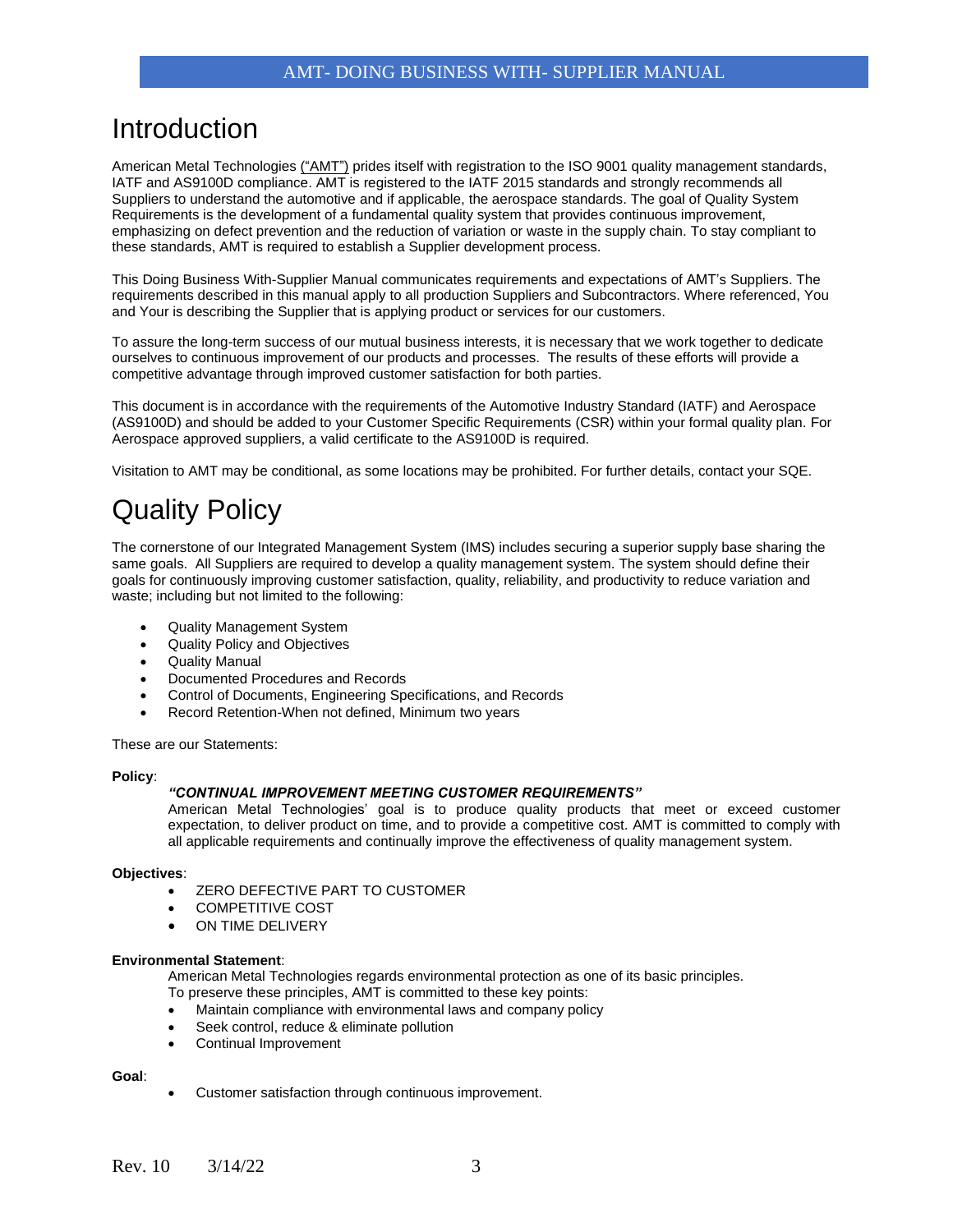### Management Responsibility

Your top management shall provide evidence of its commitment to the development of the quality management system and continuous improvement with measured effectiveness. ISO 9001 will be referenced for compliance of your management responsibility. Your facility will be audited to the ISO 9001:2015 standards audit requirements. Frequency will be based on your score. It is also your team's responsibility to enforce the knowledge of the severity of the product and communicate with your employees the customer's expectation.

### Resource Management

All Suppliers shall determine and provide resources needed to implement and maintain the Quality Management System and continually improve its effectiveness to enhance customer satisfaction. AMT recognizes the necessity of effective training and its importance to a successful organization. Suppliers are required to hold the necessary skill training records for not only the production aspect of their employees, but the records for employees involved in the management of the quality systems. Valid certificates for outsourced processes quoted for the completion of their products must be submitted. Suppliers must also follow regulatory and statutory laws and promote safe working conditions for their employees. Signing of this manual means the suppliers are aware of the controls and are adhering to their restrictions. Supplier agrees to humanity laws and abides by State and Federal controls.

# Request for Quotes (RFQ)

*Failure to submit feasibility or line-item details of the bid will result in rejection of quote***.**

### Quoting Privileges

Potential new Suppliers or current Suppliers that are not on new business hold or removed from the Approved Supplier List (ASL) may quote for AMT. A defined process must be followed for quoting. AMT utilizes several forms that create a quoting package that must be adhered to for any quote submissions.

New Suppliers must complete a risk assessment and offer supplier contacts to the purchasing department. This Doing Business with AMT Manual should accompany RFQ's, and a signed acceptance letter must be kept on file. Please send applicable certifications along with your sign offs when submitting Quotes.

A major requirement is the Feasibility Assessment. Any issues that the Supplier may have must be documented on the Assessment form. Details of tooling with a breakdown of each general operation, (examples: die cast, trim, shake out and packaging) should be line itemized to clarify the different areas of costs involved. This is a requirement from our customers that AMT must adhere to.

Aerospace suppliers, please ensure during your quoting efforts to detail concerns for low volume details to protect sourcing issues. Counterfeit materials are prohibited at AMT. All parts must be PSW/PPAP approved.

#### Quoting Guidelines

AMT strives for a strong agreement between both parties. Good quoting practices are beneficial to a smooth process. AMT has a checklist in our RFQ package that must be completed. Any exceptions must be in writing on the quote. APQP/PPAP and packaging costs must also be included.

# **Confidentiality**

The Supplier shall keep all confidential and proprietary information of the Buyer in strictest confidence and further agrees not to disclose or permit disclosure to others. A Non-Disclosure Agreement must be signed by all potential and current Suppliers to keep on file. Proprietary information will not be used for any other purpose than the purpose of the Agreement. Supplier shall protect Buyer's confidential and proprietary information using the same degree of care with which it protects its own confidential information. By signing the Non-Disclosure Agreement (NDA), the Supplier acknowledges that the information remains confidential beyond the Agreement for ten years. Buyer retains ownership of all proprietary rights with technical data that is disclosed to any Supplier.

The Supplier shall not disclose such data to others. Exceptions, prior to disclosure by Buyer: (a) data already known to the public or (b) knowledge of such data. For this paragraph, "data" shall mean all design, engineering, technical information (whether patentable or not) and the like, concerning articles of manufacture, manufacturing methods, processes or treatments and chemical composition, software, plant layout and tooling.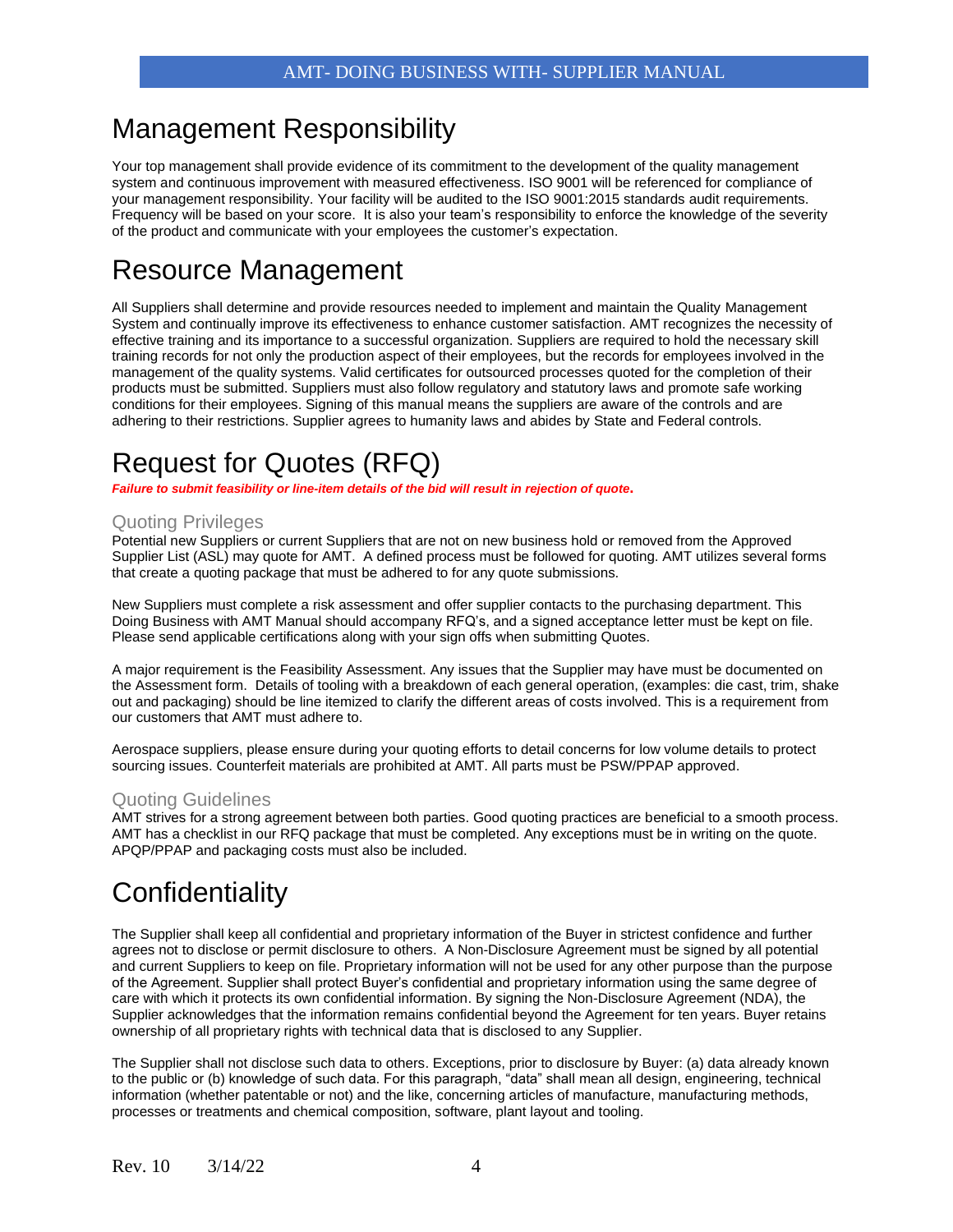Supplier waives all claims regarding Buyer's use of all data disclosed to Buyer regarding the goods or services covered by this order unless, prior to disclosure by Supplier to Buyer, such data is the subject of a written confidentiality agreement signed by Buyer. Supplier assigns to Buyer all rights, title, and interest in and to all data, inventions (whether patentable or not), trademarks, and copyrights in any items created by Supplier for Buyer under this order.

### Product Realization

#### Advanced Product Quality Planning

AMT uses the AIAG Advance Product Quality Planning and Control Plan Manual and Potential Failure Mode and Effects Analysis Manual format for organizing a new product or process. The Supplier shall use the guidelines in these manuals for the development of product and process control plans. Evidence of Advanced Product Quality Planning (APQP) is documented and submitted to AMT in the Production Part Approval Process (PPAP) submission.

AMT requires quality planning meetings and will require regular attendance to address all issues related to design, manufacturing feasibility, production planning and management. It is mandatory that Suppliers participate in these activities as needed. Suppliers should include a cross-functional team from engineering, quality production, sales, material planning, logistics and purchasing. A checklist is available upon request.

### Manufacturing Feasibility

The Supplier shall have a formal documented process for determining the feasibility of all production parts. This shall include a form requiring cross-functional team review and sign off from engineering, manufacturing, quality, and material planning and logistics. Forms should be in RFQ package.

### PPAP Requirements

*Failure to meet the PPAP requirements will delay tooling purchase payment*

Part of the APQP process is the testing of the production parts. A Level III PPAP submission is required from all Suppliers that have been awarded a purchase order. Reference the AIAG PPAP Manual for expectations. Annual layouts are required after initial PPAP submission and a signed PSW has been received. If a new PPAP was submitted due to a change in the initial PPAP, the annual layout date will follow the latest PPAP and PSW submission. For assistance in creating a PPAP, a PPAP handbook is available from AMT.

Laser scanning to the customer's part model is a requirement. It is mandatory that the Supplier provide photos, identification and the location of the Supplier's and Customer owned tooling.

Pre-Production samples, prior to PPAP, must be protected against accidental use and must be properly identified before entering AMT.

#### Technical Reviews

All Suppliers are subject to Technical Reviews. Prior to the program being awarded to the Supplier, a visit to AMT for a technical review of all items is required. When AMT is subject to a technical review by a customer that involves the part manufactured by you, presence of personnel from your facility may be required.

#### Labeling Requirements

Labeling requirements are addressed in the APQP phases and must be adhered to per customer requirements. AMT will not accept product that does not meet the criteria.

#### Safe Launch

Controls for shipping product that is in the beginning stages of APQP is a requirement. Safe Launch is a form of control that validates product before entering AMT. Safe Launch approach should be listed in the Control Plan to protect AMT from the unintended receipt of suspect or unapproved product.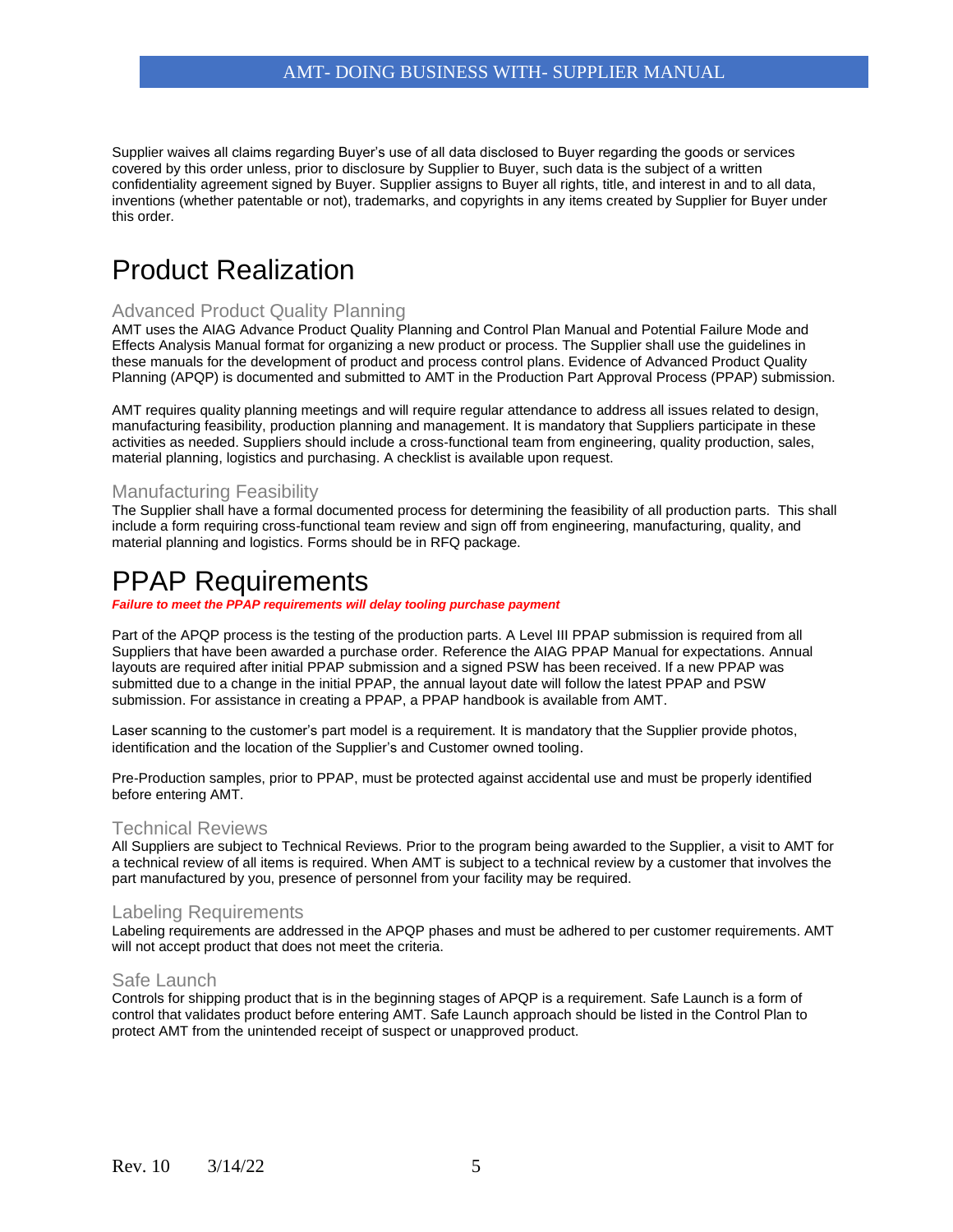### Purchasing Requirements

*Requests for Quotations* [AMTRFQ@amermetals.com](mailto:AMTRFQ@amermetals.com)

Quotations must be returned to AMTRFQ@amermetals.com within the specified time on the RFQ. Unless otherwise requested, all information must be completed in full. Failure to complete all requested information may preclude the Supplier's quotation from being considered.

The Supplier must provide a quotation per the part drawing submitted. Any exceptions to the part drawing or RFQ requirements must be noted in the exception area of the Supplier's bid response. All applicable industry standards that apply to the quoted part must be disclosed regardless of inclusion on previous quotes. Suppliers are encouraged to provide suggestions regarding part design that would aid in the manufacturing of the part and thereby reduce costs but should also provide a price based on the part as designed with no changes.

The Supplier shall quote tooling and capacity based on manufacturing per a standard week defined as no more than 100 manufacturing hours per week. Any capacity based on more than the standard workweek must be noted by the Supplier and accepted by AMT. The feasibility form must accompany all RFQ's. Your form may be used if agreed on by AMT personnel.

The Supplier shall provide a priced based on the Estimated Annual Usage (EAU) shown on the RFQ. AMT will accept quotations referencing minimum lot requirements. Known lower volume RFQ's must focus on ability to repeat smaller orders, commitments from supply chains and the costs for seeking newer suppliers when changes occur. EAU is a guideline only and in no way guaranties volumes from AMT.

The Supplier should consider and include in the quotation the cost of special packaging or handling for a part (layer packaging e-coated parts, stack packing parts with a tight flatness requirement, etc.). The Supplier should contact either purchasing or the program manager with any questions as to packaging requirements for a specific part. The Supplier should specify the type of packaging or special handling included in the quotation and the cost associated with such.

Failure to complete and return the quotation on time or provide all requested information may preclude the Supplier's quotation from being considered or receiving future RFQs.

During the quotation phase of any project, the Supplier is expected to hold the same price quoted on the initial quotation. Any price increase must be justified and may eliminate the Supplier from obtaining the production business.

For special service or specification whereas defined criteria is to be held for products and or services, the supplier must adhere to the purchase order statement for defined documentation that product or service is to print. This includes, but is not limited to, testing results, lot number associated with product and if required, unique identification of product. For further details contact your SQE.

### Contract Review

Acceptance of a purchase order and/or contract to supply product to AMT constitutes acceptance of the requirements of this Supplier manual as well as the terms and conditions shown on the purchase order, unless otherwise agreed in writing by the Supplier and AMT.

# Change Control

Written approval from AMT is required prior to all proposed implementations from the approved PPAP submission. Parts produced on a changed process must be sampled in the same manner as initial production. After approval of the process change and/or re-PPAP, the initial production shipment must be identified which will serve as the cutoff point and no parts should be manufactured in the older method, unless approved to absorb current inventory.

Advanced notice of shipment must be communicated and documented to the appropriate AMT Materials Manager, Program Manager, Manufacturing Engineering Manager, Supplier Quality Engineer, and Purchasing Manager.

Supplier Change - Deviation Request Forms must be completed/updated and submitted with proposed changes. Your form may be used if agreed on by AMT. If you do not have a form, you can request one from AMT.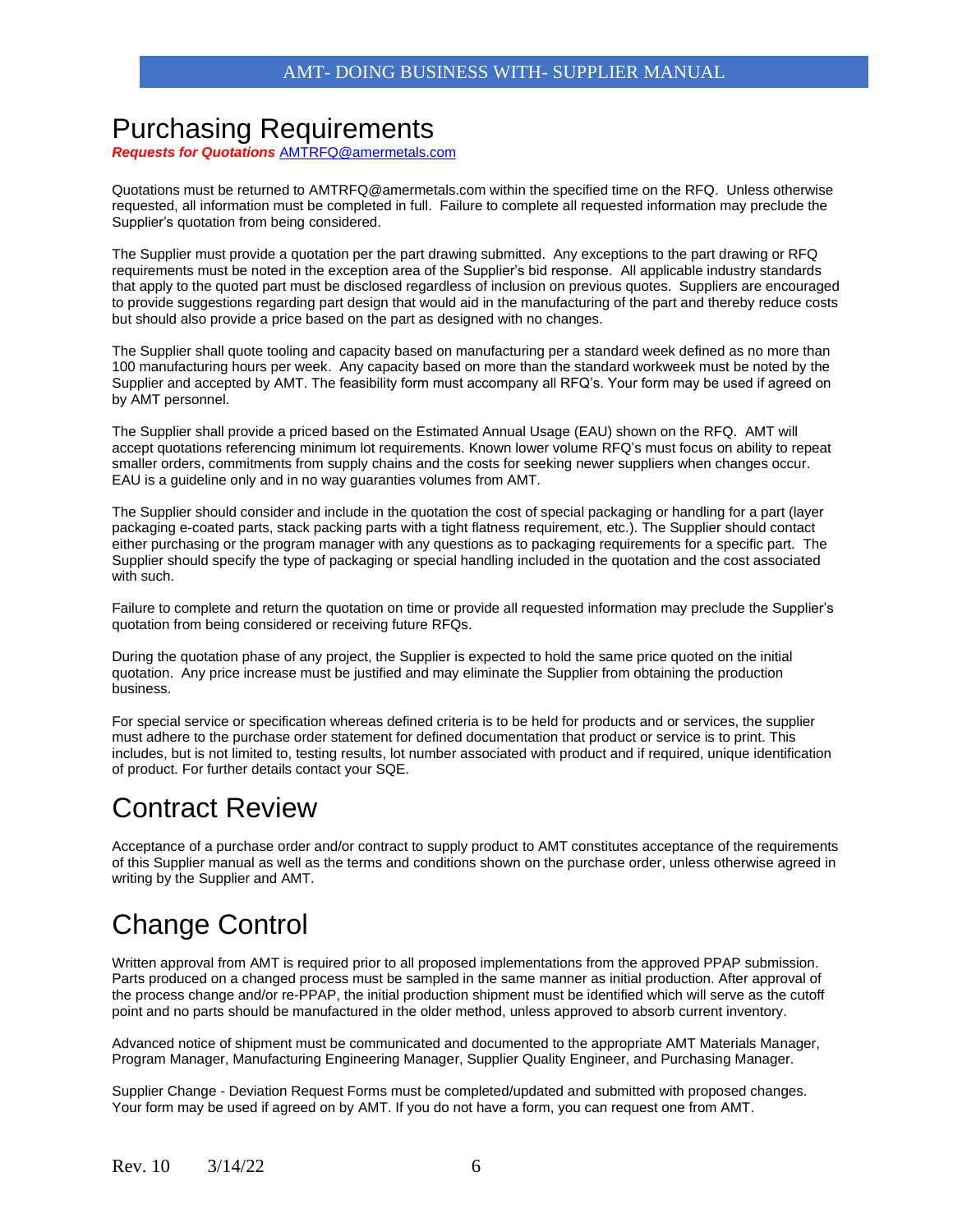### Invoice Requirements

#### Supplier Invoices

A Supplier's invoice must contain the following information: Part Number, Description, Quantity, Unit Price and Extension, Freight Carrier, and Purchase Order Number.

An invoice must be submitted per the purchase order requirements. Suppliers will be paid per the approved price on the purchase order. Absolutely no verbal authorization to differ from that price allowed. Payment terms will be calculated once the invoice has been received. Invoices for tooling must include a copy of the approved warrant for timely processing of payment. A Supplier's tooling invoice can be held until the tool design has been submitted and your PPAP submission has been approved. Quote should state standard payment terms of net 60 days.

### AMT Invoices

A Supplier must abide by the terms and conditions referenced on all purchase orders. It is imperative that a Supplier understands and adheres to the requirements and conditions. A purchase order will be issued for a Supplier's quoted price. Any requested pricing changes must be submitted to purchasing for approval and must be justified.

# Tooling Requirements

A Supplier must produce all tooling as documented on the original Supplier quotation. Deviations must be noted and approved by AMT. A Supplier is expected to quote estimated tool life, provide tool life status monthly and maintain all tooling for the life of the program. All general repairs and maintenance are the responsibility of the Supplier. Failure to maintain tooling in a proper manner or negligence by the supplier may result in the Supplier being charged for any required tooling repairs or replacement. Any agreements made outside of this statement must be in writing in the agreement between AMT and Supplier.

- A Supplier is required to provide a timing plan with updates as required (initial and revised tooling) until full PPAP approval is given.
- Suppliers should not ship any parts without PPAP approval or written authorization from AMT. This requirement excludes samples submitted with the PPAP package.
- Tooling shall be marked per requirements as specified in the APQP review meetings.
- Tool life monitoring (shot count) is required for all active part numbers shipped to AMT. Tool monitoring spreadsheet needs to be filled out monthly (see below) and sent to the designated AMT Supplier Quality Engineer (SQE).

# Customer Property

All tooling is to be permanently tagged with the proper customer owned tooling description. Photos of tool and tag placement must be provided before tooling purchase order payment can be approved.

## Electronic Data Interchange ("EDI")

All Suppliers are required to be EDI capable. AMT will provide Supplier EDI weekly releases which will contain the confirmed, planned and forecasted amounts required. Suppliers are expected to confirm and ship to the weekly schedule. Suppliers are required to send 856, automatic ship notices through EDI, when shipments are made to AMT. Shipping logistics are documented on the AMT Purchase Order.

- AMT will provide shipping schedules that must be adhered to. In some cases, dedicated-combined pick-ups are established to reduce freight costs. Additional costs incurred by AMT due to Supplier inability to meet these requirements will be debited to the Supplier.
- AMT will be allowed a 10% +/- variance on release quantities.
- All Suppliers are required to immediately communicate any potential problems that may impact AMT's operations to AMT's Material Manager; e-mail is the preferred method of communication. A proposed corrective action and contingency plan is required.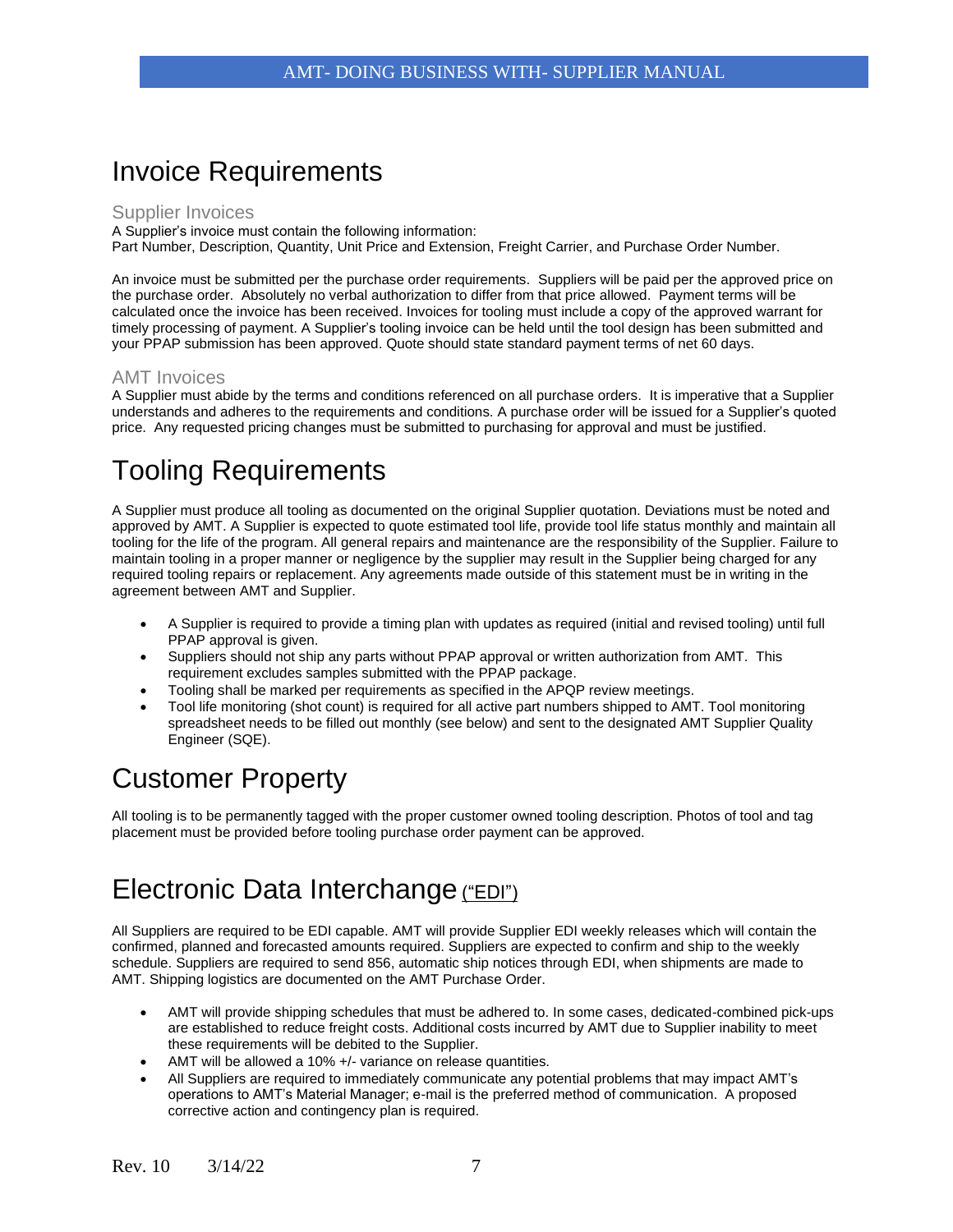### Shipping Documentation

Suppliers are required to provide a packing slip which must include the part number, quantity, revision level, purchase order number, and bill of lading number. When shipping directly to AMT, the packing slip must be enclosed in a packing list envelope and adhered to the shipping container. If shipping direct to a Sub-supplier for AMT, a copy of the packing slip must be e-mailed directly to AMT's Materials Manager or shipping clerk and your SQE.

# Packaging

All Suppliers are required to implement a packaging plan that follows environmental guidelines in ISO 14001. Suppliers may be required to complete packaging forms from AMT or the customer. The Supplier is required to obtain necessary approvals prior to initial shipment of material to AMT. Standard pack quantities are to be established and returnable container use is highly encouraged. Alternate or expendable pack must be planned and should have standard pack instructions with quantities as well.

- Supplier returnable containers to be identified with "return to" placard with supplier name, city, and state
- Bar code labels are required on all four sides of a container.
- Labels must include part number, quantity, manufactured date, and Supplier name and/or code. *Additional information may be required.*
- A sample of labels and placards to be provided and approved by AMT prior to initial shipment.
- Packaging must be a line item on all bids.

# Validation of Processes

Supplier must document and retain the dimensional results and product integrity as stated in the Control Plan. These records must be readily available to AMT upon request. Casting Suppliers are required to document and retain the material composition of parts produced and provide AMT the certification for each production cast date when requested. Equipment calibrations or Providers for certification must be valid with scope and certificates.

# Control of Non-Conforming

#### Product at your facility

The Supplier shall have a system to identify non-conforming product. A color-coded tagging system is the preferred method. Quarantine methods must be used to avoid shipment of non-conforming material. In the event a non-conformance is discovered, and shipment has been made, you must contact [AMTQuality@amermetals.com](mailto:AMTQuality@amermetals.com) with the last known clean point. Parts not PPAP approved will be considered counterfeit and unacceptable to AMT.

Sample parts may be supplied at no cost to AMT to check casting quality/integrity at any time with prior notice to AMT. Placards must accompany all parts.

#### Product at AMT

If non-conforming product is detected at AMT, our expectation is for a Supplier Representative to be present at AMT to witness the shortcoming and understand the consequence of the defect. On high volume or high scrap percentage parts, AMT may assist the Supplier with defect/scrap data to help improve the process to prevent non-conforming material from entering our premises.

It is the responsibility of the Supplier to incur the costs for returning rejected material, sorting, and/or reworking nonconforming material received at AMT. These costs can include material, return shipping, handling, AMT labor, and contracted services.

If conforming material cannot be provided in time to support production needs, AMT may work with the Supplier to rework materials. This will be at the Supplier's expense. This will include any costs that may have been incurred at AMT's customer.

AMT is to be protected from additional or excess costs when the costs are directly attributable to a Supplier's quality or delivery problems or their failure to comply with specified requirements. When a non-conformity is found internally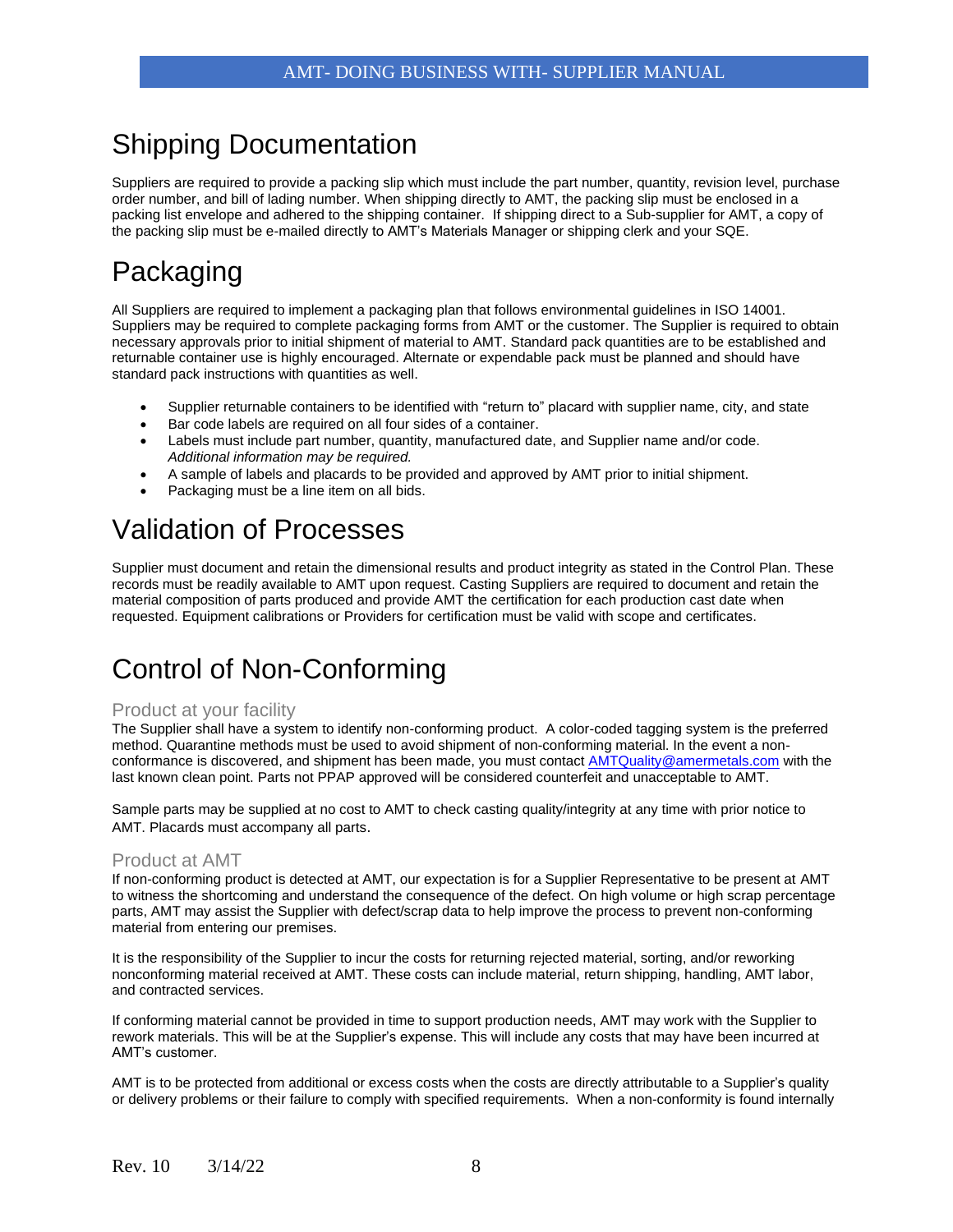### AMT- DOING BUSINESS WITH- SUPPLIER MANUAL

at AMT, a representative should be available to meet at AMT to analyze the issue and offer sorting solutions. AMT will not be responsible for inspections, sorting or rework due to a defect created by a Supplier. A nearby offsite service may be used at the Supplier's expense. Agreements will need to be made prior to any outsourcing of inspection. AMT will not be liable to monitor the service. Exceptions to this may be discussed with the Quality Manager at AMT.

AMT prefers Suppliers with a scrap rate under two percent. Scrap rates over five percent may ask AMT to track defect locations to support process improvements. Some suppliers may be required to enter a scrap agreement for fallout. This should be determined at the tech review or kick off. Sudden changes in processes that create higher fallout than projected during PPAP testing resulting in over five percent scrap may prompt this agreement.

### **Warranty**

In the event a Supplier defect has been detected in the warranty phase, the Supplier will be asked to treat the warranty request the same as a corrective action request. Evidence to support the activities of the corrective action is required.

### Corrective Action

AMT follows the 8D Problem Solving Methods that are detailed in the CQI-20 Practitioner Guide.

If AMT or its customer receives suspect material that is created at your facility, AMT will issue a Corrective Action. This form must be completed in its entirety and returned to AMT Supplier Quality Engineer by the requested date. If requested, the Supplier shall attend any necessary meetings until an effective resolution is implemented and verified.

Any line stoppages or expedited charges that occur due to the quality of a Supplier will be charged to the Supplier. AMT will not absorb the cost of poor quality due to non-conforming product.

Communication and containment are vital when issues of non-conforming material are noticed. If response timing is not met, points will be taken from a supplier score. If an issue is found that does not represent a threat to AMT or its customer, AMT may request acknowledgment from the supplier with a concern notice.

# Auditing

An onsite audit will be requested prior to any business with a new Supplier. AMT must confirm that a new Supplier has a quality system that supports the requirements of this manual. Continual auditing will be performed based on your performance. You may be requested to self-audit prior to AMT's onsite.

AMT may send you a Supplier Audit form that helps prepare for an onsite audit. If sent, you are required to complete the audit and return to AMT three days before your scheduled audit. List your supporting evidence in the comment column for a reference to use during our onsite audit at your facility.

During the audit, we may ask for additional evidence to support compliance. All requried CQI certifications must be valid and be maintained.

All certificates claimed by the supplier must remain valid, including their suppliers of materials and services.

In the event that your facility is overseas, you may be asked to do a web-based audit. Special arrangements may be requested.

Scores that average above 90 for a rolling six month period may be audited every three years onsite. Scores between 80-90 for a rolling six month period may be audited every two years onsite. Scores below 80 for a rolling six months may be audited annually onsite.

Scores that fall below 80 for two consecutive months may be placed on Top Focus. Scores that remain at or below 80 for six months (does not need to be consecutive) may be placed on new business hold and it will allow AMT to investigate a replacement Supplier.

Any audit findings will need to be closed in a reasonable, timely manner that must be communicated to the auditor. All corrections must be documented and validated.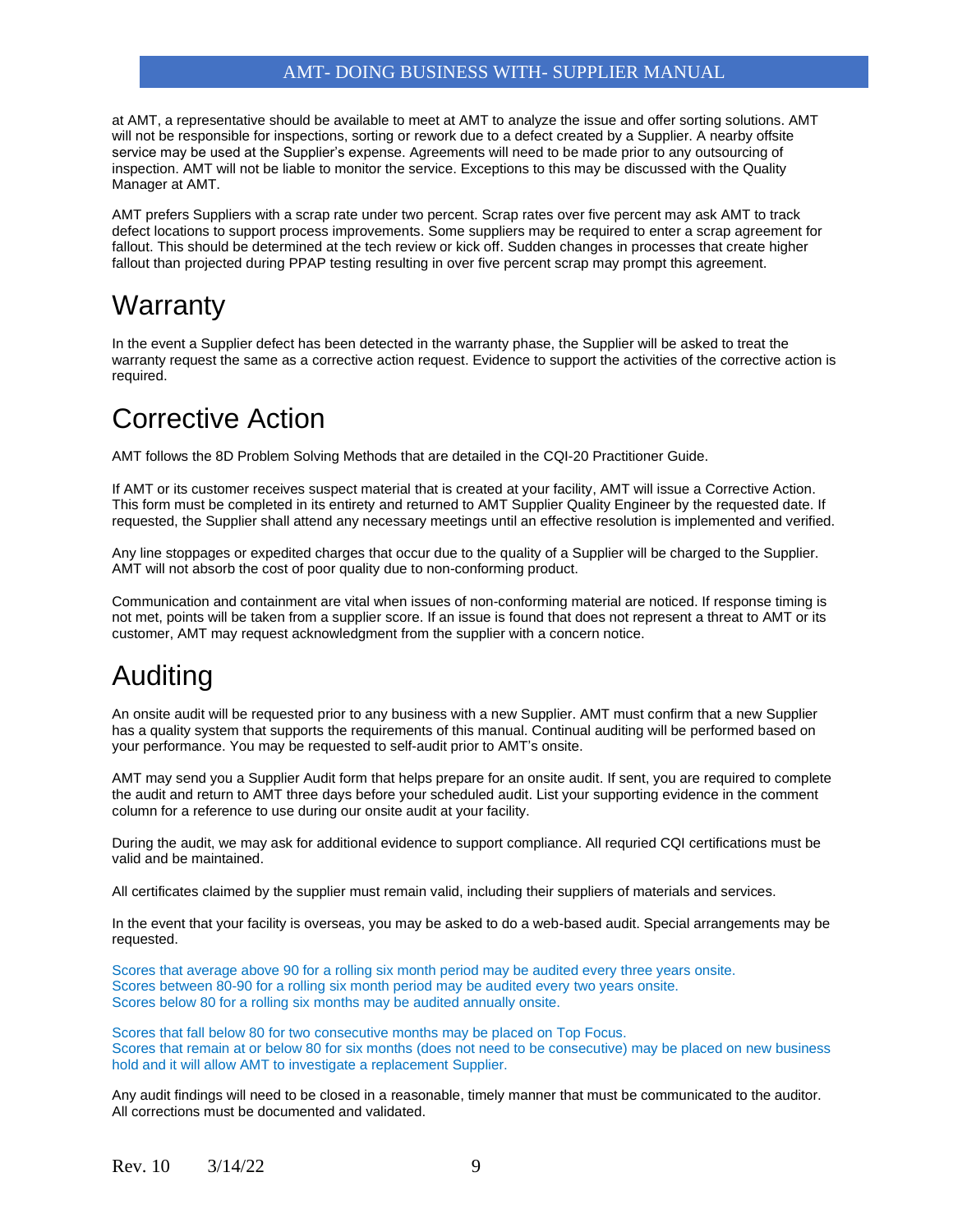### Customer Satisfaction

All Suppliers are required to submit Contact Information to be put into AMT's ERP System. The Supplier is required to update contact information annually or when changes are made within their key contact group. Reach out to your SQE or Purchasing contact to assist you with your updates. High impact suppliers may be given a login to our ERP system. When requested, OEE reports can be emailed to key personnel to stay afloat of current production.

AMT will generate a score card for approved suppliers to document the Supplier's performance when supplying production material or services to AMT. Copies may be emailed upon request. Scores are calculated based on delivery and PPM.

# Quality Record Control

Per our standards, records must be retained at a minimum of two years. There may be requirements that require longer periods of time, or stronger methods of retention. Please contact your SQE for customer requirements regarding the storage method and retention.

### Customer Waiver

AMT must be informed whenever the product or manufacturing process is different from that which is currently PPAP approved. If product does not meet the approved PPAP specifications, parts cannot be shipped to AMT without prior written approval.

### Top Focus

Top Focus is an AMT event that is designed to alert the Supplier that the expectations that were agreed upon at APQP/PPAP are not being met. This is a program that combines the efforts of personnel at your plant with engineers at AMT to remove the variation in your system that is preventing you from achieving your top score. This includes multiple web meetings, onsites and additional process monitoring to eliminate the possible downfalls that are hindering your score.

In the event the Supplier does not participate in the Top Focus event, AMT will reflect this on the scorecard and place Supplier on new business hold. At this time, you will not be allowed to bid on new or replacement business.

## ISO Requirements

All remaining elements of the ISO requirements will be audited as per the standard. It is the Supplier's responsibility to ensure the standard is followed.

ISO 9001:2015 certification is a requirement. In the event your company is not certified, a plan must be submitted in writing with your company's actions to achieve your certificate. This must be verified by AMT's SQE.